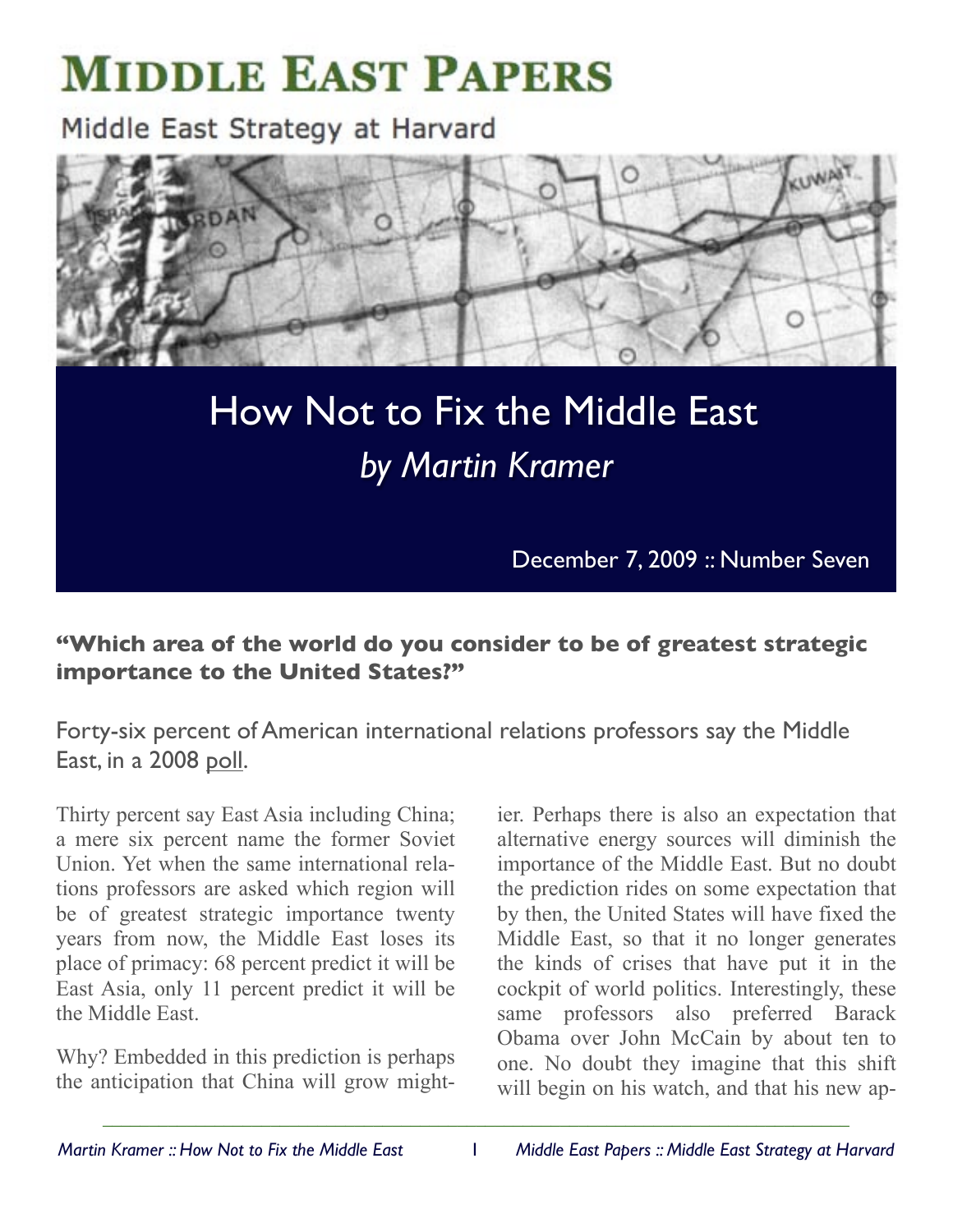proach is destined to shrink the Middle East to its pre-9/11 size on America's horizon. It is arguably for this anticipated pacification of the Middle East that President Obama has already been awarded the downpayment of the Nobel Peace Prize.



Obama supporter, on his [blog:](http://walt.foreignpolicy.com/posts/2009/11/06/things_to_read_if_youre_suffering_from_misplaced_optimism) "I never thought I'd write the following words, but is it possible that Obama's handling of the Israeli-Palestinian peace process might actually end up being worse than George Bush's? It's still too soon to go there, but the

One year into this long-term prediction, is there any evidence that the Middle East is shrinking? Hardly. The "war on terror" may have been dropped from the lexicon, but the United States will send 30,000 troops to Afghanistan in addition to the 70,000 now there. There are still almost 120,000 troops in Iraq. Elsewhere, future crises loom. Iran is closer to a nuclear capability, and the diplomacy to prevent it seems stalled. Israel and the Palestinians aren't even in a negotiation anymore, and early mistakes by the administration have made resumed diplomacy even more remote. The Obama administration hasn't found a reset button for the Middle East, and the buttons it is pushing aren't doing much of anything. Obama's Nobel Peace Prize ceremony looms as the potential equivalent of George Bush's "Mission Accomplished" speech just after the fall of Saddam: premature and ominous.

Pundits, analysts and professors of international relations, left, right, and center, are scratching their heads and asking what went wrong. President Obama's supporters obviously expected much more, but everyone anticipated at least a higher level of competence than that of the second Bush administration. Yet here is Harvard's Stephen Walt, an

fact that the question even occurred to me ain't exactly encouraging." On the other side, Elliott Abrams has [called](http://www.weeklystandard.com/Content/Public/Articles/000/000/017/187pwixc.asp) the administration's Middle East policy "a complete failure," a series of "disasters." Walter Russell Mead has [written](http://www.thedailybeast.com/blogs-and-stories/2009-11-10/how-obama-lost-the-middle-east/full/) that "the administration dug a hole for itself and jumped merrily in." As a result, "the Middle East peace process isn't just dead. The decomposing corpse is stinking up the room." Joel Brinkley, the former *New York Times* correspondent now at Stanford, [says](http://www.thenewstribune.com/opinion/columnists/story/959170.html) "the administration's Mideast strategy has been nothing short of a debacle, borne of inexplicable naivete.… At this point, it's hard to see how anyone can put the pieces back together again." These criticisms are focused on the Israeli-Palestinian peace process, but it is difficult to find praise for the administration's policies toward Iran and Afghanistan, which have been generally described, by experts across the spectrum, as "dithering."

#### **Dominance and power**

The explanations for this failure differ, depending on one's politics. Most explanations point to the administration's lack of resolve, or its lack of experience, or its lack of a coherent strategy. Of course, if it were any of these things, the administration could turn the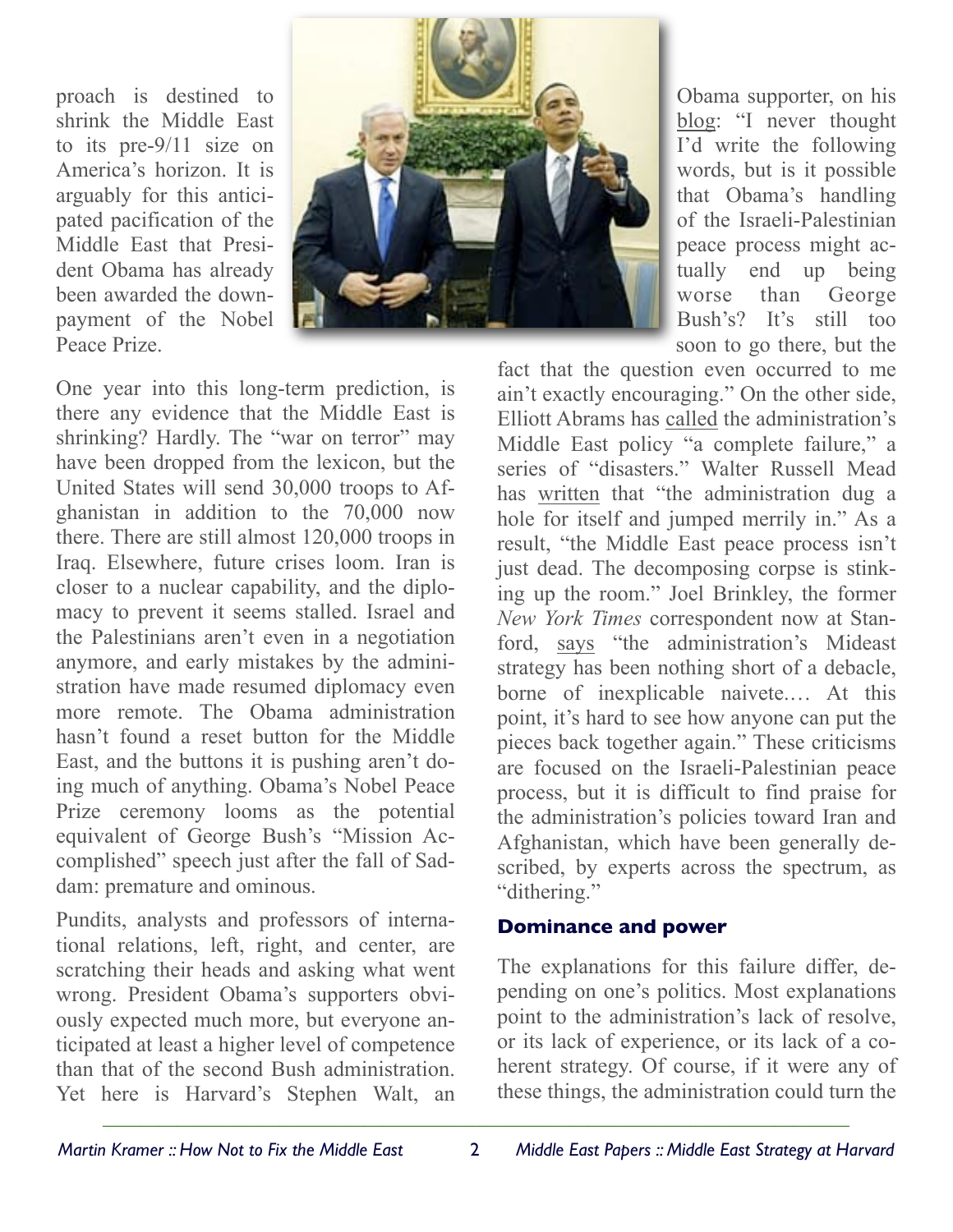situation around. It could build up its resolve, gain experience, or cobble together a grand strategy. But I argue that the problem runs much deeper and it is this: President Obama is uncomfortable with the exercise of American power. In the Middle East, where people have very sensitive antennae, they know it, and this is undercutting his own ambitious agenda.

The clearest evidence for this ambivalence about American power can be found in two statements Obama made in major speeches to international audiences. One he made in Cairo, in his speech to the Muslim world: "Any world order that elevates one nation or group of people over another will inevitably fail." The second he made in New York to the UN General Assembly: "Power is no longer a zero-sum game. No one nation can or should

try to dominate another nation. No world order that elevates one nation or group of people over another will succeed. No balance of power among nations will hold."

Before we ponder how Middle Easterners have read these statements, we should begin by asking ourselves if *we* find them credible. Remember, these assertions are not about the world as it should be, but about the world as it is. Yet is there any doubt that every world order in human history, every long peace, has reflected the success of one nation or an alliance of nations in establishing dominance? Is power really no longer a zero-sum game? Has something primal

changed not only in human history, but human nature, to cancel the relationship between power and dominance? And on what does the peace of the world and its various parts rest, if not some balance of power, which must be constantly maintained?

It could be argued that this is a clever ruse by President Obama, by which, through professions of humility, the United States sheathes its power in a velvet glove. After all, both statements were made to international audiences. But that isn't how such statements are read in the Middle East. President Obama's words are read as somehow confirming what many already suspect: that the United States has been wounded and weakened politically and economically, that it no longer punches at its weight, that its decline has begun, and that its President is trying to minimize America's own shrinking in the world, by dismiss-



ing the very idea of dominance. The velvet glove is indeed a ruse—not because it conceals a fist, but because it's empty.

## **Post-American world**

Why do they already suspect it? In the Middle East, people have been carefully noting the creeping declinism that now permeates the liberal internationalist and realist foreign policy elites. Obama was famously photographed carrying Fareed Zakaria's book, *The Post-American World.* Such signals are read avidly in the places that depend on, or resist, American power. That photo sent them scurrying to understand just what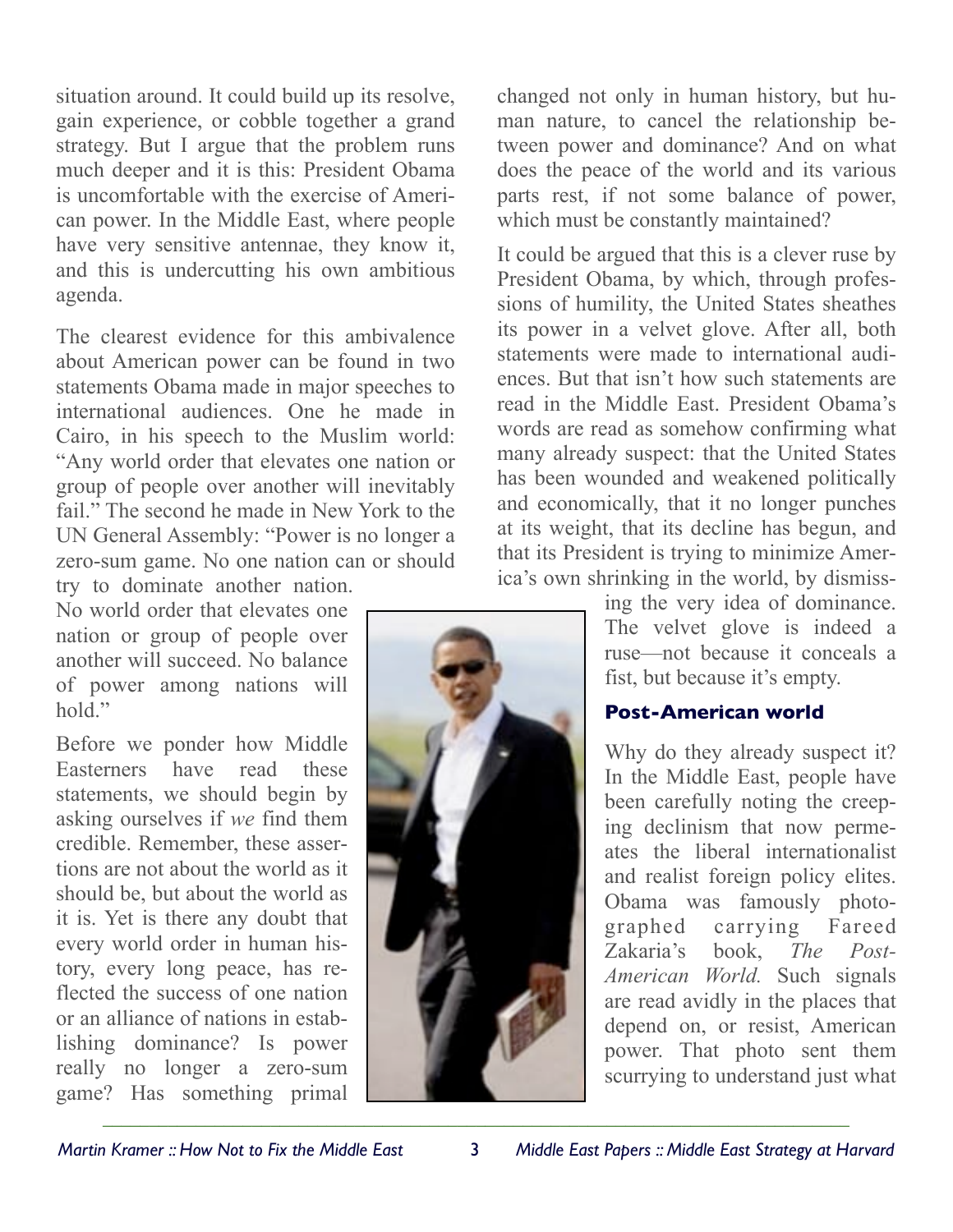it might mean. They would have learned that while Zakaria [believes](http://www.digitalnpq.org/archive/2008_summer/02_zakaria.html) that economically the United States might benefit from the rise of the rest, "in purely political and military terms, of course, there will be some relative U.S. decline because that kind of power is more zero-sum in nature."

The Middle East in particular got a strong whiff of American declinism from Richard Haass, president of the Council on Foreign Relations. Haass has not gone into the administration, but he is representative of the consensus that frames it. In 2006, Haass wrote the following, in a widely read [article](http://www.foreignaffairs.com/articles/62083/richard-n-haass/the-new-middle-east) on the Middle East: "The American era in the Middle East… has ended…. The second Iraq war, a war of choice, has precipitated its end…. The United States will continue to enjoy more influence in the region than any other outside power, but its influence will be reduced from what it once was." I was in Washington at the time, and I recall how many Middle Easterners quoted this back to me and asked if I believed it to be true.

In 2008, Haass was even more [specific:](http://blogs.law.harvard.edu/mesh/2008/07/over_for_america_richard_haass_replies/) "It is an open question whether the United States can stop Iran's nuclear progress, cobble together a viable and independent Iraq, broker peace between Israel and Palestinians, or promote reform and guarantee stability in Egypt and Saudi Arabia. U.S. ability to do such things in the past was never total, but whatever it was then, it is less now."

Whatever it was then, it is less now. This is today the liberal internationalist and realist consensus, and this is where we come to the fundamental contradiction in administration foreign policy. The administration promised it would bring all its weight to bear on resolving the region's conflicts. Yet at the same time, it mumbled that United States had lost a lot of weight. The administration promised to do more—including resolving some of the most intractable conflicts in the Middle East—even while saying, quite openly, that America must resign itself to doing less.

In a paradoxical way, this message harks back to the infamous Bushism, "bring 'em on." In 2003, as the Iraqi insurgency got underway, Bush made this taunt: "There are some who feel like the conditions are such that they can attack us there. My answer is bring 'em on." This came to be regarded as a piece of foolish bravado (although it obviously did not provoke the insurgency). But is post-American self-deprecation really any different? Isn't it effectively an open invitation to America's adversaries, and even its allies, to elude, evade, defy, and confront the United States?

## **Saying no to America**

This has been the pattern across the Middle East. In regard to Israel and the Palestinians, the situation was hardly promising for a grand opening anyway, given the change of government in Israel and the deep divide among the Palestinians. Still, it is telling that no party in the region even hesitated to say no to the new administration, effectively shrugging off Obama as a lightweight. The Israeli government at least sugared the pill, when Prime Minister Netanyahu uttered the words "two states," even while rejecting a total settlement freeze. The Saudis, who unlike the Israelis actually got a visit from Obama, gave him a medal, but [described](http://www.nytimes.com/2009/09/13/opinion/13turki.html) his proposal that they make some token gesture of normalization toward Israel as "immoral."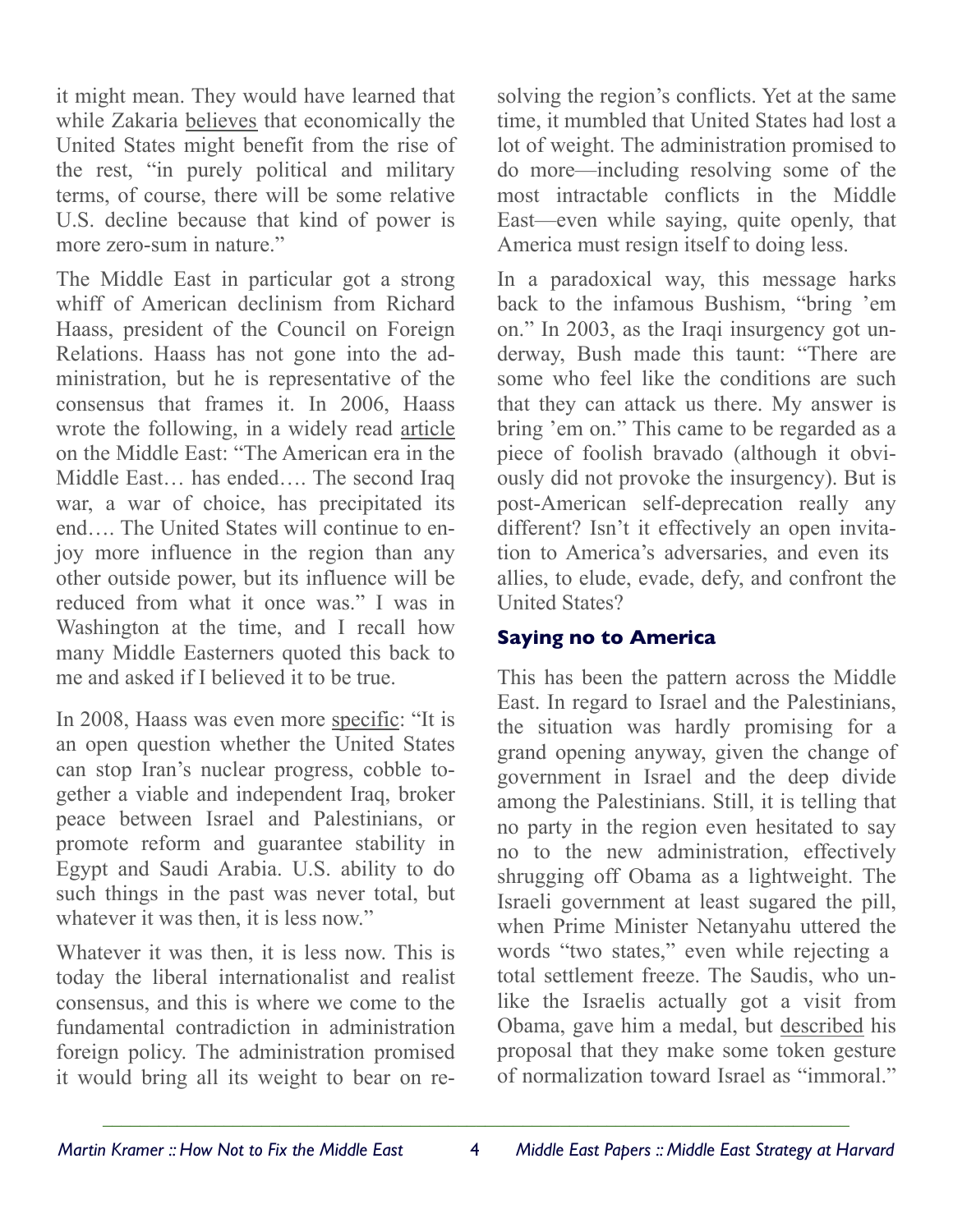And Mahmoud Abbas came to Washington and gave an [interview](http://www.washingtonpost.com/wp-dyn/content/article/2009/05/28/AR2009052803614.html) saying he did not share any particular sense of urgency with the Obama administration: "I will wait for Israel to freeze settlements," he said. "Until then, in the West Bank we have a good reality... the people are living a normal life."

The situation is not much different in the case of Turkey. Admittedly, the

relations between the United States and Turkey deteriorated dramatically during the Bush years. But Obama went to Ankara and Istanbul on one of his first foreign visits precisely to reverse the trend. There he said everything a Turk could possibly have wanted to hear, about Turkey's importance to the West and the United States. And since then, Turkey has skipped out of a NATO exercise, preferring one with Syria, and has openly pulled away from Israel, which it had befriended precisely as a way to draw closer to the United States.

And so far, I have only mentioned America's clients and allies. What of America's adversaries? They were to be "engaged" through the extension of an outstretched hand—Iran at the top of the list. "Engagement" with Iran has comprised all sorts of ingenious proposals to allow the Iranians to grasp that outstretched hand and climb down from the nuclear tree without loss of face. In one such negotiating round, Iran's negotiators actually seem to have accepted a deal—shipping out



low-enriched uranium to Russia and France—but Iran's leaders then rejected it, and since then have floated all sorts of proposals that one diplomat has [described](http://online.wsj.com/article/SB125780048673839451.html) as "more a no than a yes."

In Iraq and Afghanistan, insurgents and the Taliban have welcomed the new administration by putting it to the test, in the apparent conviction that Obama isn't prepared to wage Bush's

wars, and that if he tries and his heart isn't in it, it is just a matter of raising the costs to send the United States toward the exits. If it has been difficult for the enemy to do that in any dramatic way, the perception is that it is because of the resolve of America's generals not to lose, rather than the President's own grit.

#### **Leaving a vacuum**

None of this makes for a picture of a Middle East which is shrinking in strategic significance. To the contrary, it is obviously not responding to the alternative approach. The American tendency is to lay the blame on the locals, for not following the script. Tom Friedman expressed characteristic frustration in a recent [column.](http://www.nytimes.com/2009/11/08/opinion/08friedman.html) The Obama administration, he fumed, should give Israelis and Palestinians a scolding like James Baker's 1990 public scolding of Israel. (Baker, it will be recalled, announced: "When you're serious, give us a call: 202-456-1414," the White House phone number.)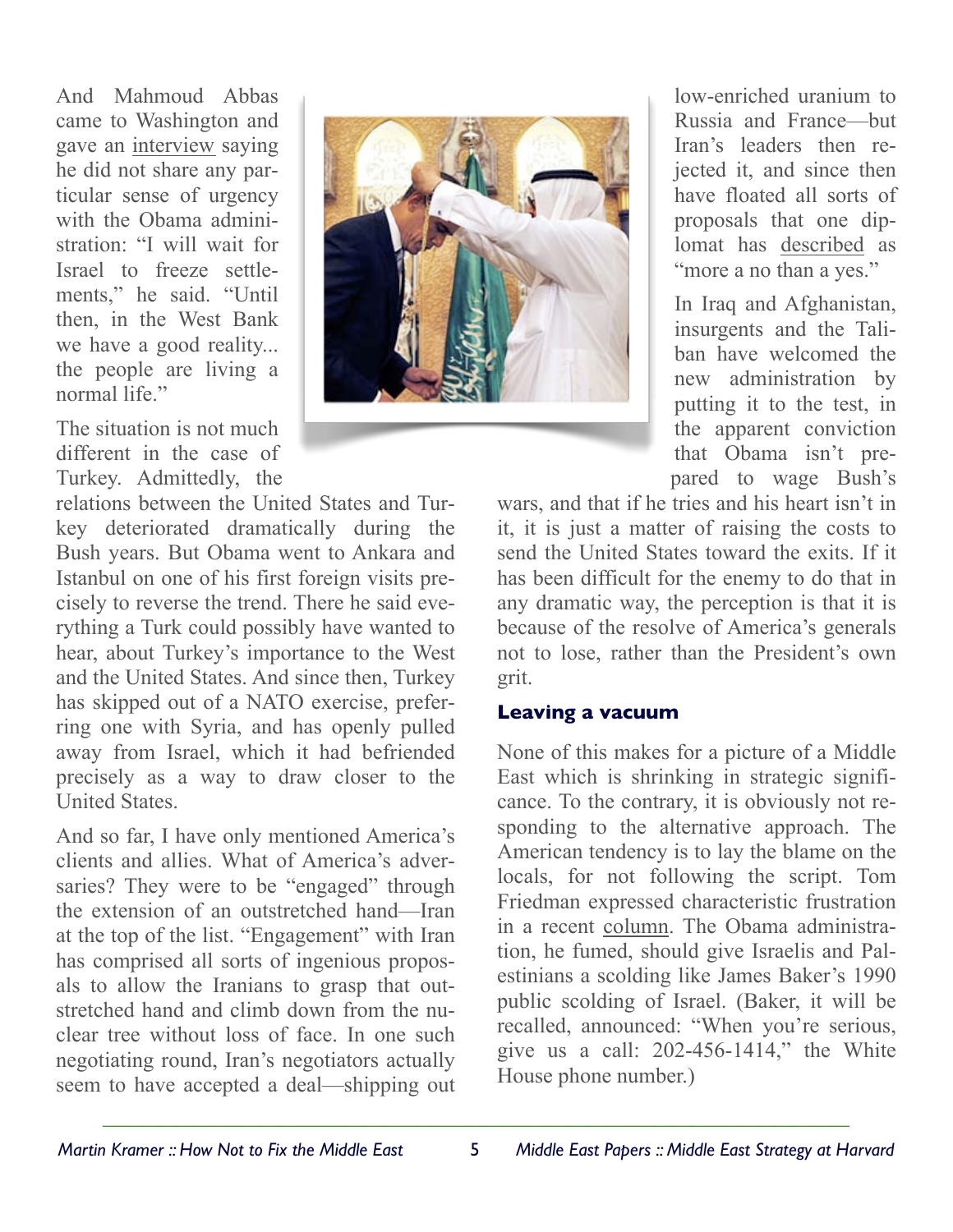But this misplaces the source of the problem, which is in the White House itself—a White House that seems to Middle Easterners to lack seriousness. To tell them, for example, that "power is no longer a zero-sum game" is simply not serious. The Middle East is the cradle of zero-sum-game conflict. To tell them that "no balance of power among na-

tions will hold" is not serious. No one in the region can even imagine anything that could possibly replace balance of power. Remember, this is perhaps the only part of the world where Henry Kissinger was universally admired (despite) being a Jew). When Roger Cohen [writes](http://www.nytimes.com/2009/11/06/opinion/06iht-edcohen.html) in the *New York Times* heralding "Obama's bold

quest for a new Middle Eastern order," people in the Middle East shake their heads ruefully. The new Middle East is 1990s-speak, it has no purchase in any regional capital. Here they want to know just one thing: Is the United States determined to maintain its primacy in the region, or is it resigned to the Middle East going post-American? Because if it is the latter, a zero-sum scramble will ensue to establish a new balance of power.

We have already had one U.S. policy that sought to transform the Middle East by ending zero-sum gamesmanship. That was the Bush Doctrine, or democracy promotion. In the domestic politics of most of the countries of the Middle East, power has always been a zero-sum game, which is why it is never shared. The Bush administration was criticized (indeed, I criticized it) for thinking that the United States could promote democratic transformation—that it could overturn the zero-sum culture. Lots of Obama's supporters made the same criticism. Yet here they are, now in the White House, imagining they can transform Middle Eastern regional politics by overturning the zero-sum culture. It is

> the same doctrine, just applied to a different level of power.

That doesn't mean the United States can't make some progress—if it appears like what Osama bin Laden once called "the strong horse." Bush senior did that after the Kuwait war, when he convened an international conference at Madrid, and he got some

traction, even with a Likud government in Israel. Bush junior gave his democracy speech six months after what appeared to be a decisive victory in Iraq, and he got some traction in the form of democratic "reforms" and "openings" by authoritarian states. Middle Eastern states bend in response to displays of power, although as soon as they perceive weakness, they snap back to default position.

The problem with the Obama administration is that it is trying to outdo Bush senior and Bush junior—to effect dramatic transformation—without having displayed *any* power, and indeed, while openly declaring an aversion to its use. True, it has learned from the mistake of the Clinton administration—don't delay big plans to the last moment, when you

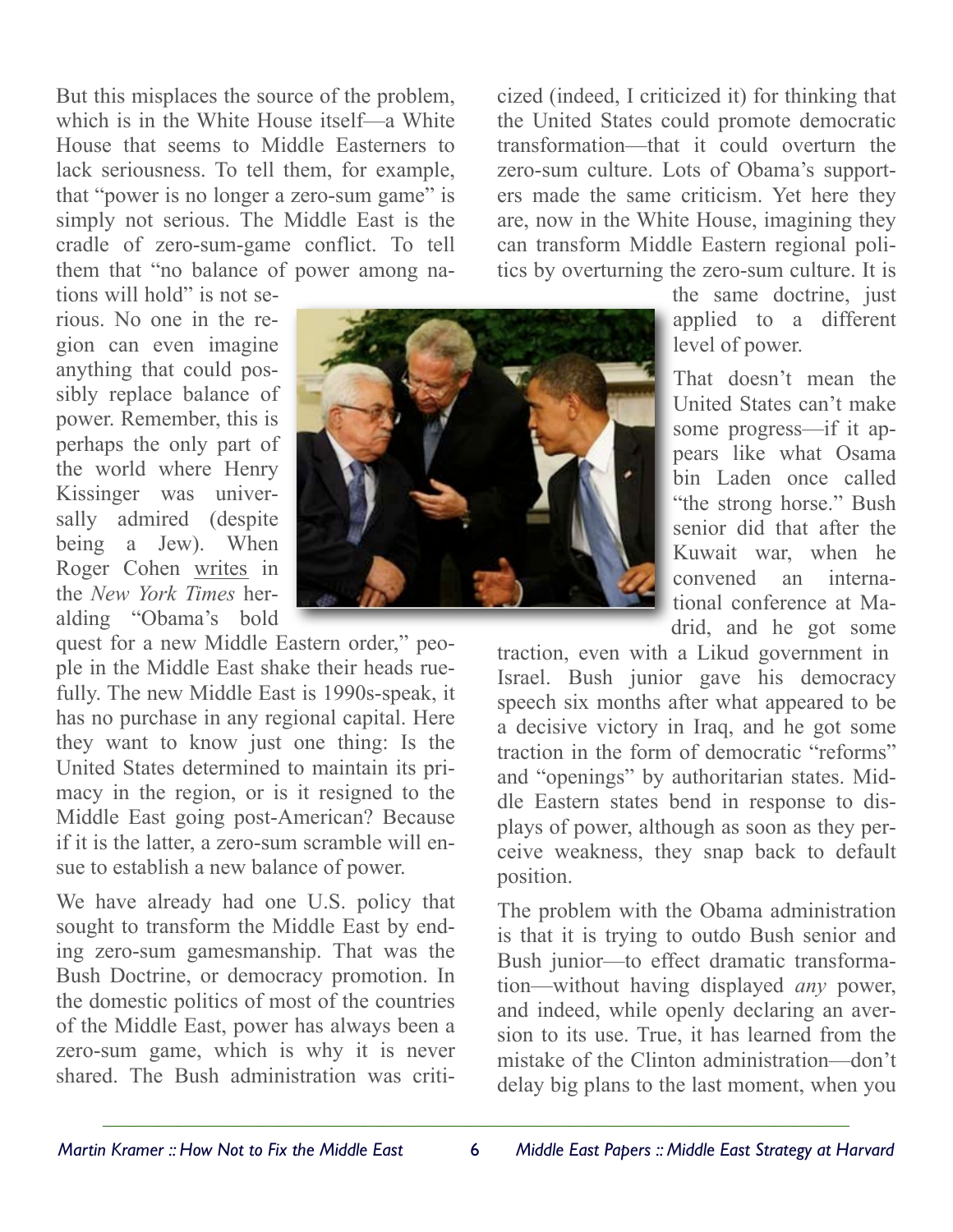are at your weakest—but it hasn't understood just how crucial it is to appear comfortable with the exercise of *all* aspects of American power. There was very little of that in the Cairo speech, which was filled with too much apologizing, and which ended up having no appreciable effect. Leslie Gelb, who used to run the Council on Foreign Relations and has a different take than Richard Haass, has authored a [book,](http://www.harpercollins.com/books/9780061864162/Power_Rules/index.aspx) *Power Rules,* urging that Obama give a different kind of speech now, reassuring the Middle East that the United States is still the guarantor of order (especially vis-à-vis Iran). Even Jimmy Carter wound up giving such a speech, after the Soviet invasion of Afghanistan. But the likelihood of Obama persuasively delivering that message to the Middle East seems remote.

In the meantime, the stronger regional powers—let us call them "middle powers"—are already positioning themselves to fill any vacuum left behind by the United States. Israel, Turkey, Iran, Saudi Arabia—they are beginning to elbow one another, stake out their claims, define their spheres of influence, and test one another's resolve. The most dangerous elbowing involves Iran. If Israel and the Arab states come to conclude that the United States might acquiesce in a nuclear Iran, they will interpret that as proof positive that the United States is in retreat. Each player then will do what it must do, in a situation reminiscent of Europe 1914. Roger Cohen's exact words were that an Iran agreement would be "a first step in Obama's bold quest for a new Middle Eastern order." The corollary is that a failure to reach an agreement could be a first step toward a new Middle Eastern disorder. Indeed, nothing else in the "peace process," Iraq, or Afghanistan could go wrong with consequences as farreaching as failure vis-à-vis Iran.

#### **Salvage operation**

Forty years ago, in 1969, the late J.C. Hurewitz pondered what went wrong in the leadup to the June 1967 war. [1](#page-6-0) The list was long, and Soviet provocations were high on it. But at the top of the list, he put what he described as the weakened position of the United States. The United States had stated many times that it was firmly opposed to the use of force or the violation of boundaries, and that it supported the independence and territorial integrity of all the states in the Arab-Israeli zone. President Johnson had reaffirmed this on many occasions in May and June 1967. "Yet," wrote Hurewitz, "as the principal guardian of peace in the Middle East, the United States did not successfully inhibit either the Arab action or the Israeli reaction that brought on the war." For Hurewitz, this was above all an American failure. Now that the documents are available, we know how American prevarication over the Straits of Tiran completely unnerved Israel. When the guardian of the peace is thought to be weak or feckless or distracted, the "middle powers" take things into their own hands, with unpredictable results.

That is the present hazard. I have been deliberately thin on specific policies. I don't take a stand on the number of troops needed in Afghanistan, or how many apartments fit the definition of natural growth in the West Bank, or how soon after production Iran should be required to ship out low-enriched uranium. My concern is that the answers to

<span id="page-6-0"></span>*\_\_\_\_\_\_\_\_\_\_\_\_\_\_\_\_\_\_\_\_\_\_\_\_\_\_\_\_\_\_\_\_\_\_\_\_\_\_\_\_\_\_\_\_\_\_\_\_\_\_\_\_\_\_\_\_\_\_\_\_\_\_\_\_\_\_\_\_\_\_\_\_\_\_\_\_\_\_\_\_* 1 J.C. Hurewitz, "Policies Outmoded: Arms Race in the Middle East," *Los Angeles Times*, January 8, 1969.